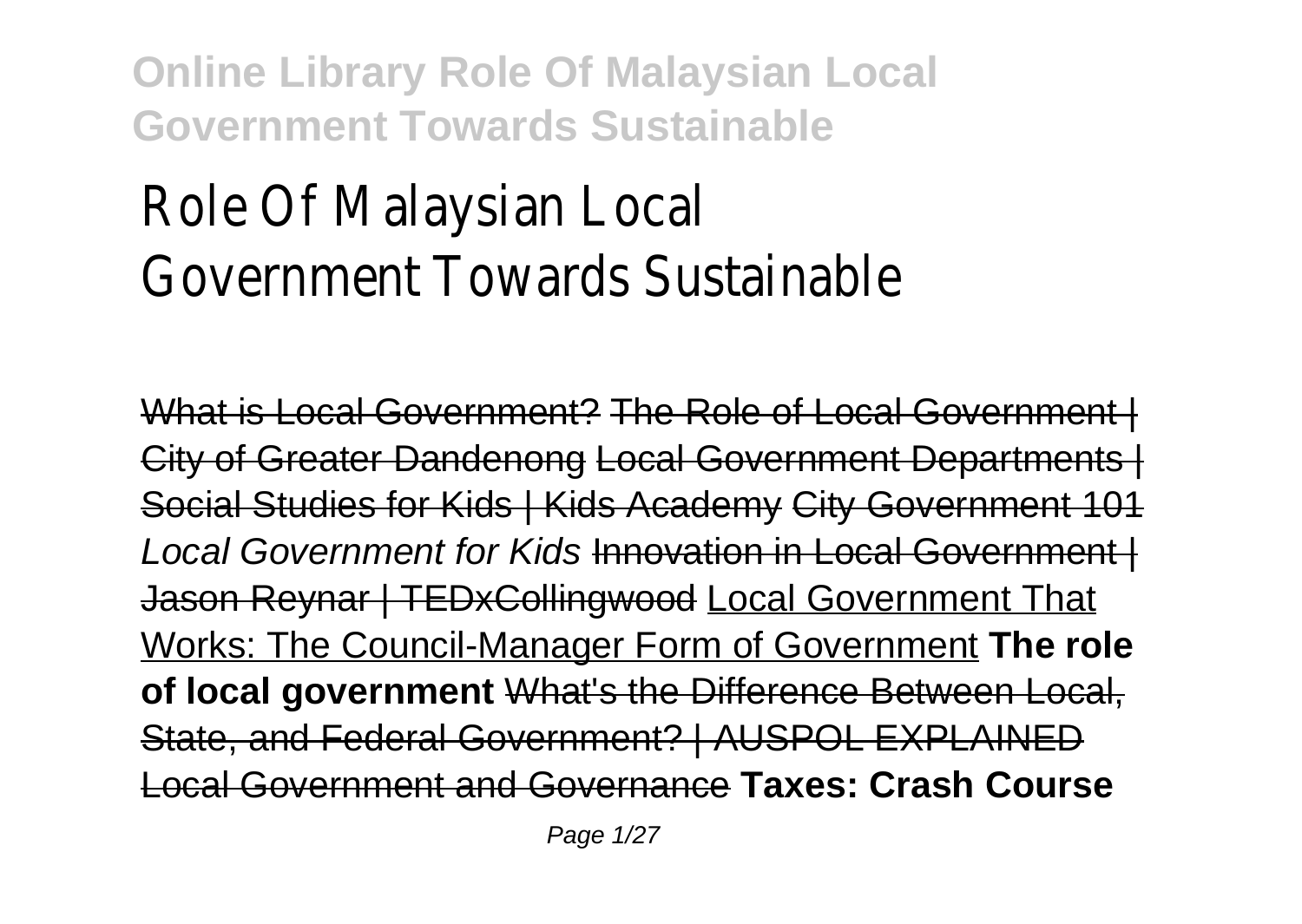**Economics #31** What Happened to Malaysia Airlines Flight 370? How is power divided in the United States government? - Belinda Stutzman **The House of Reps vs The Senate | Politics Explained** The Functions of Government What is a COUNTRY? | The 4 CRITERIA to be a STATE What is Local government?, Explain Local government, Define Local government Australian Politics Explained ??????? ??? ??? ????? ???? ??????? ??????? + ????? ???? ???? IDEAS Webinar: Federal-state friction amid Malaysia's dual political and pandemic plight Separation of Powers and Checks and Balances: Crash Course Government and Politics #3 China: Power and Prosperity -- Watch the full documentary Former Secret Service Agent Explains How to Protect a President | Tradecraft | WIRED <del>Geopolitics of Southeast Asia, Part 2:</del>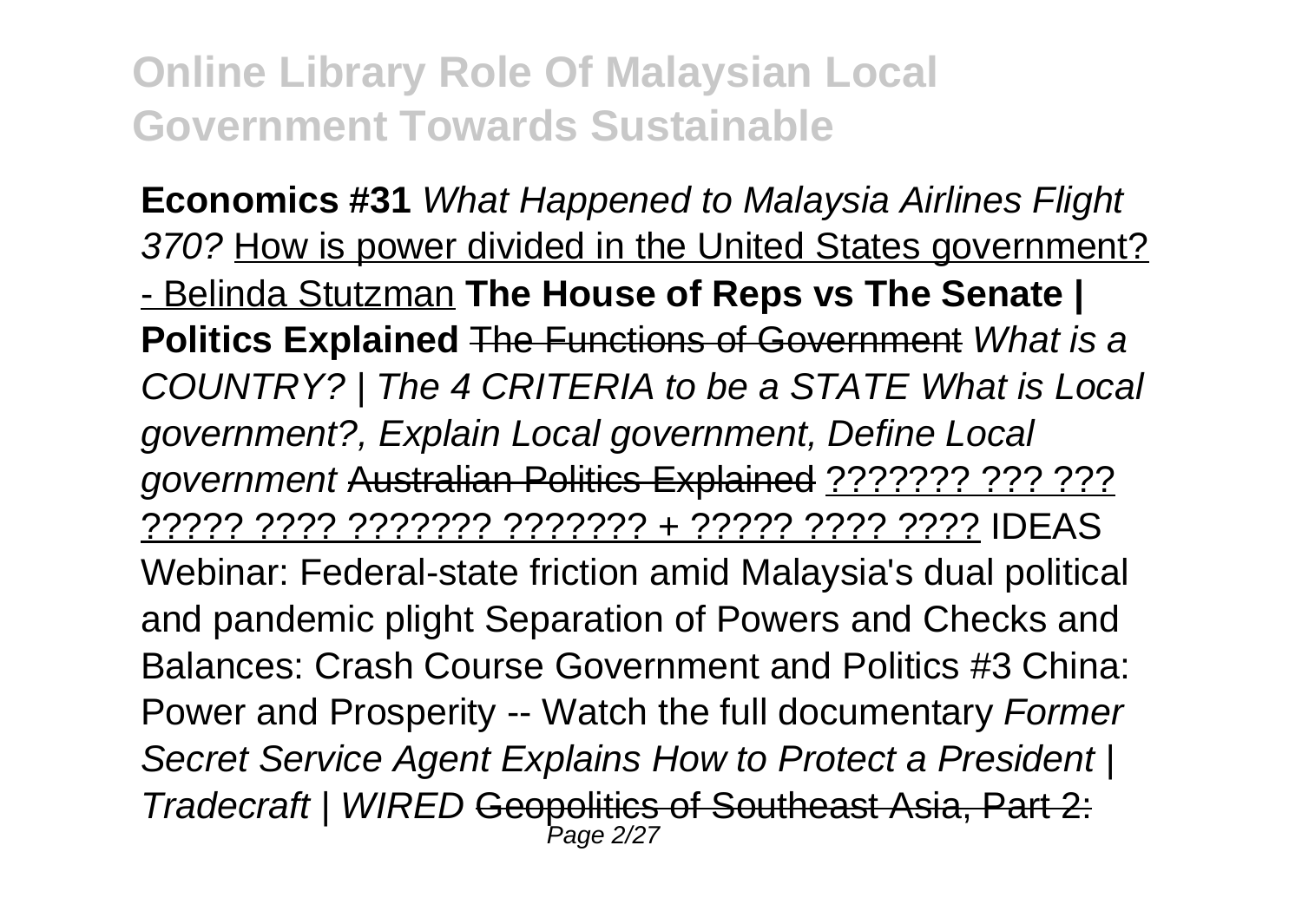Malay Archipelago Local government 'a massive gravy train' Global Warming: Fact or Fiction? Featuring Physicists Willie Soon and Elliott D. BloomLOCAL AUTHORITY IN MALAYSIA Role Of Malaysian Local Government The local government in Malaysia is the lowest tier of government in Malaysia administered under the states and federal territories which in turn are beneath the federal tier. Local governments are generally under the exclusive purview of the state governments as provided in the Constitution of Malaysia, except for local governments in the federal territories. The federal Ministry of Housing and Local Government plays a role in co-ordinating and standardising the practices of local governments a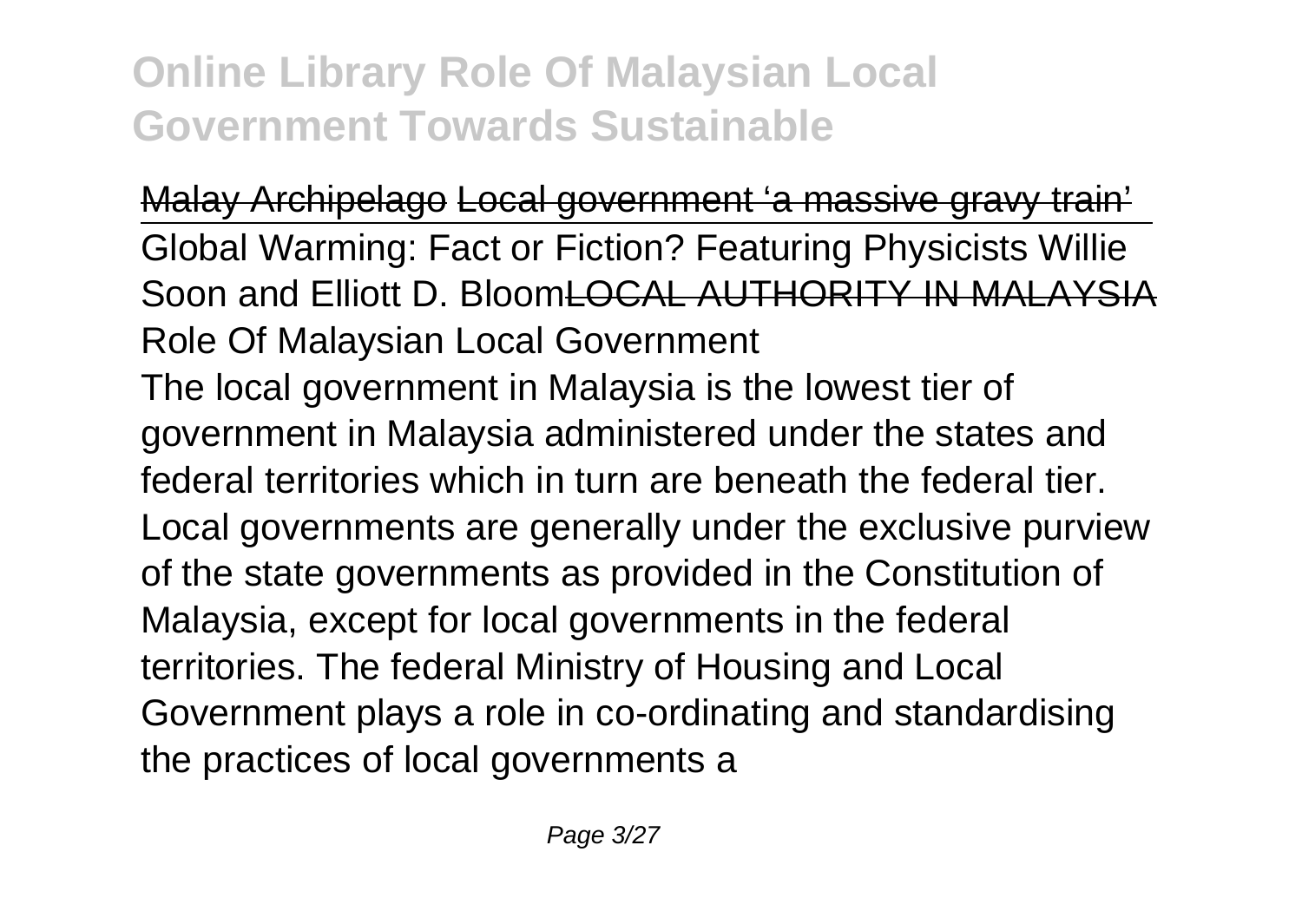Local government in Malaysia - Wikipedia Malaysia - Malaysia - Local government: Malaysia comprises 13 states and 3 federal territories. Each state has its own written constitution, legislative assembly, and executive council, which is responsible to the legislative assembly and headed by a chief minister. The federal territories, which include the capital city region of Kuala Lumpur, the administrative capital of Putrajaya, and the ...

Malaysia - Local government | Britannica the role of Malaysian local governments as to enhance the sustainability deliverables in planning approval at local governments. Conclusion Over the years, sustainable development has become an important aspect for local Page 4/27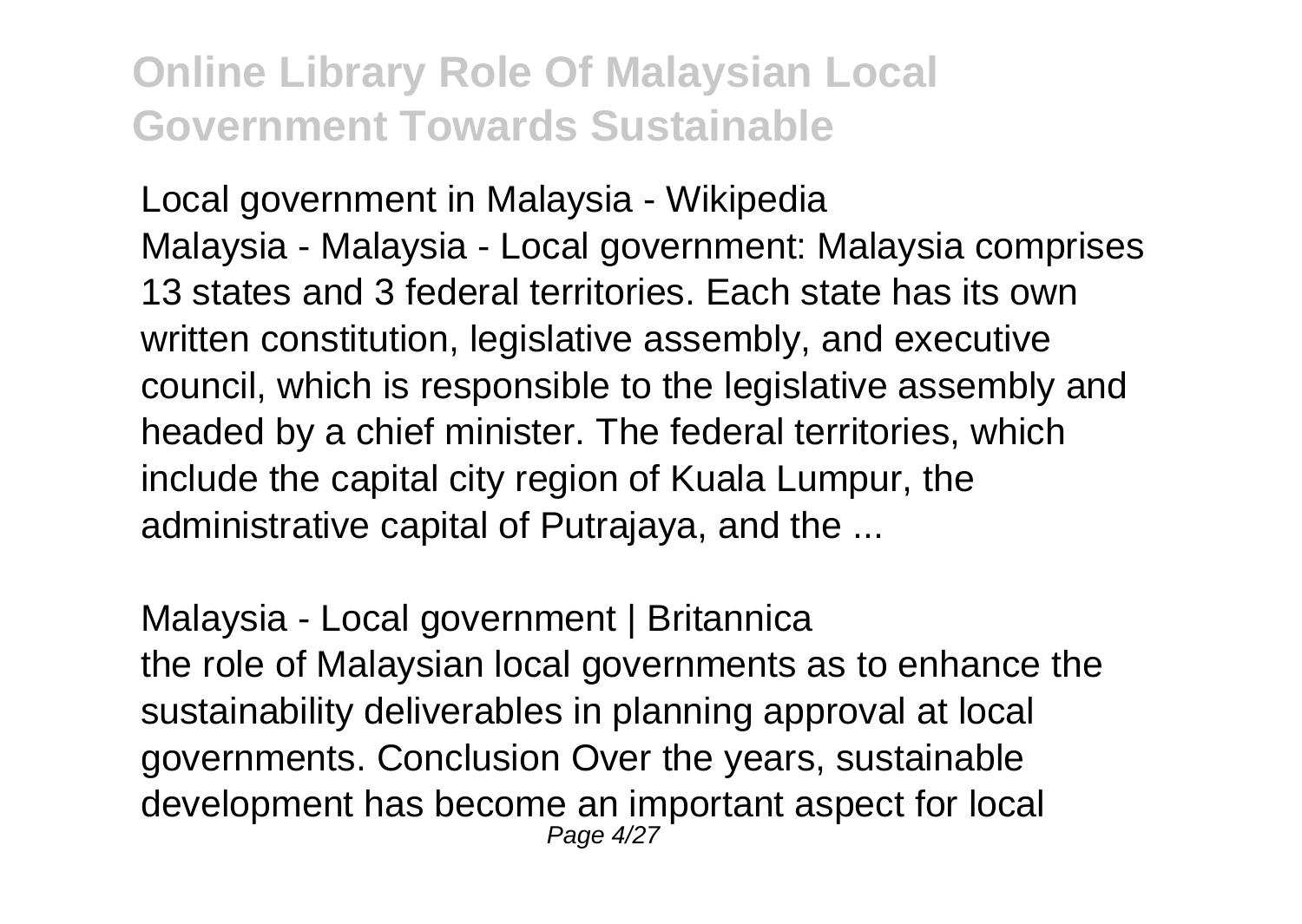government to deliver its services. Sustainable development has added new dimensions to the management in Local Government.

Role of Malaysian Local Government towards Sustainable ... PDF Role Of Malaysian Local Government Towards Sustainable of Borneo, Malaysia is a federation of 13 largely autonomous states. The federation emerged as the postcolonial solution to demands for Malayan independence as well as the struggles taking place elsewhere in the region among British colonies. City Mayors: Local government in Malaysia ...

Role Of Malaysian Local Government Towards Sustainable Page 5/27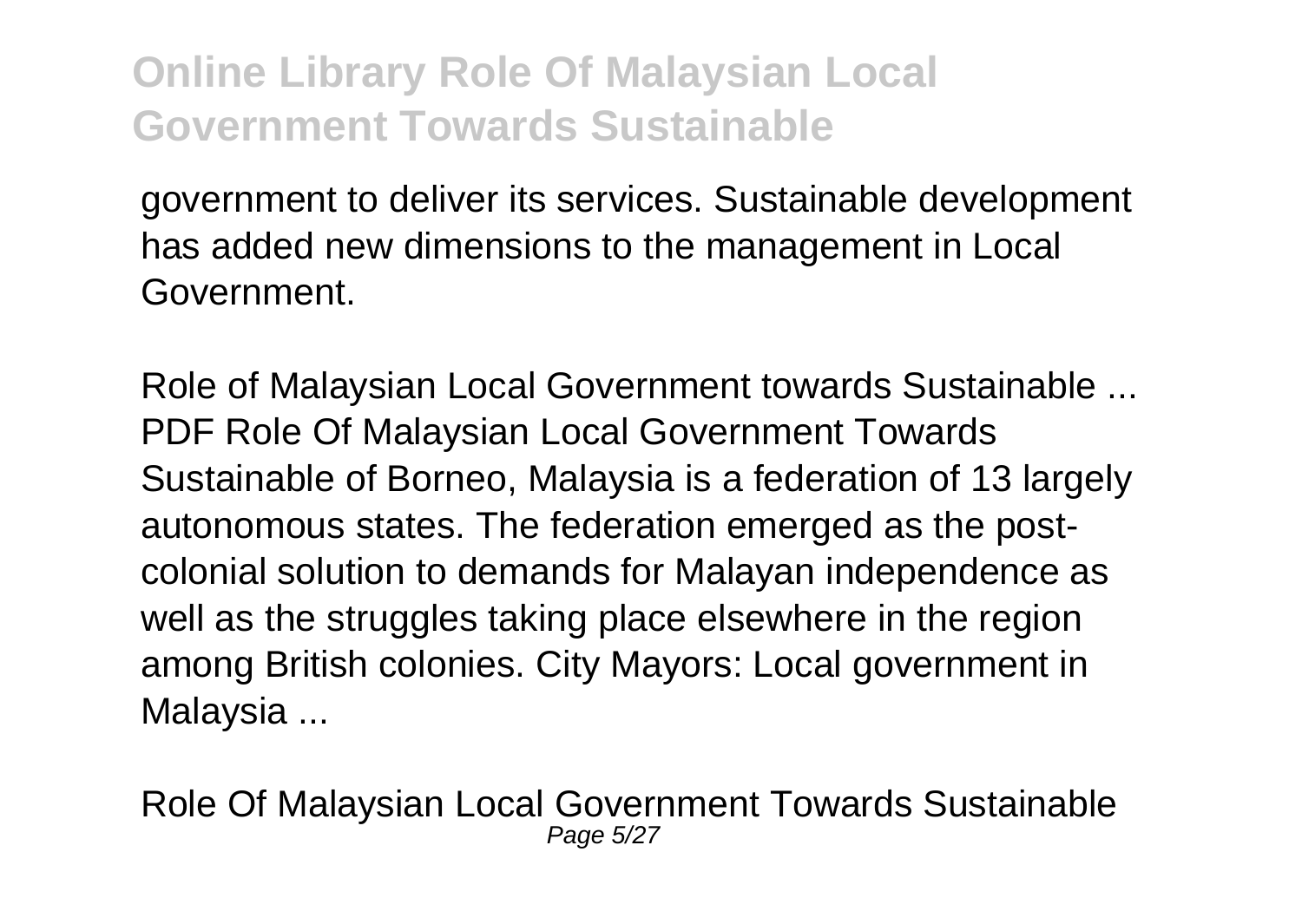to the colonial period when local government in Malaysia was looked upon as an agency primarily associated with tasks such as garbage col- lection and street cleaning, it is now viewed as a "catalyst" for develop-

Local Government Reform in Malaysia Local authorities in Malaysia are generally under the exclusive purview of the state governments and headed by a civil servant with the title Yang Di-Pertua (President). Local government areas and the boundaries is usually consistent with district boundaries but there are some places where the boundaries are not consistent and may overlap with adjoining districts especially in urbanised areas.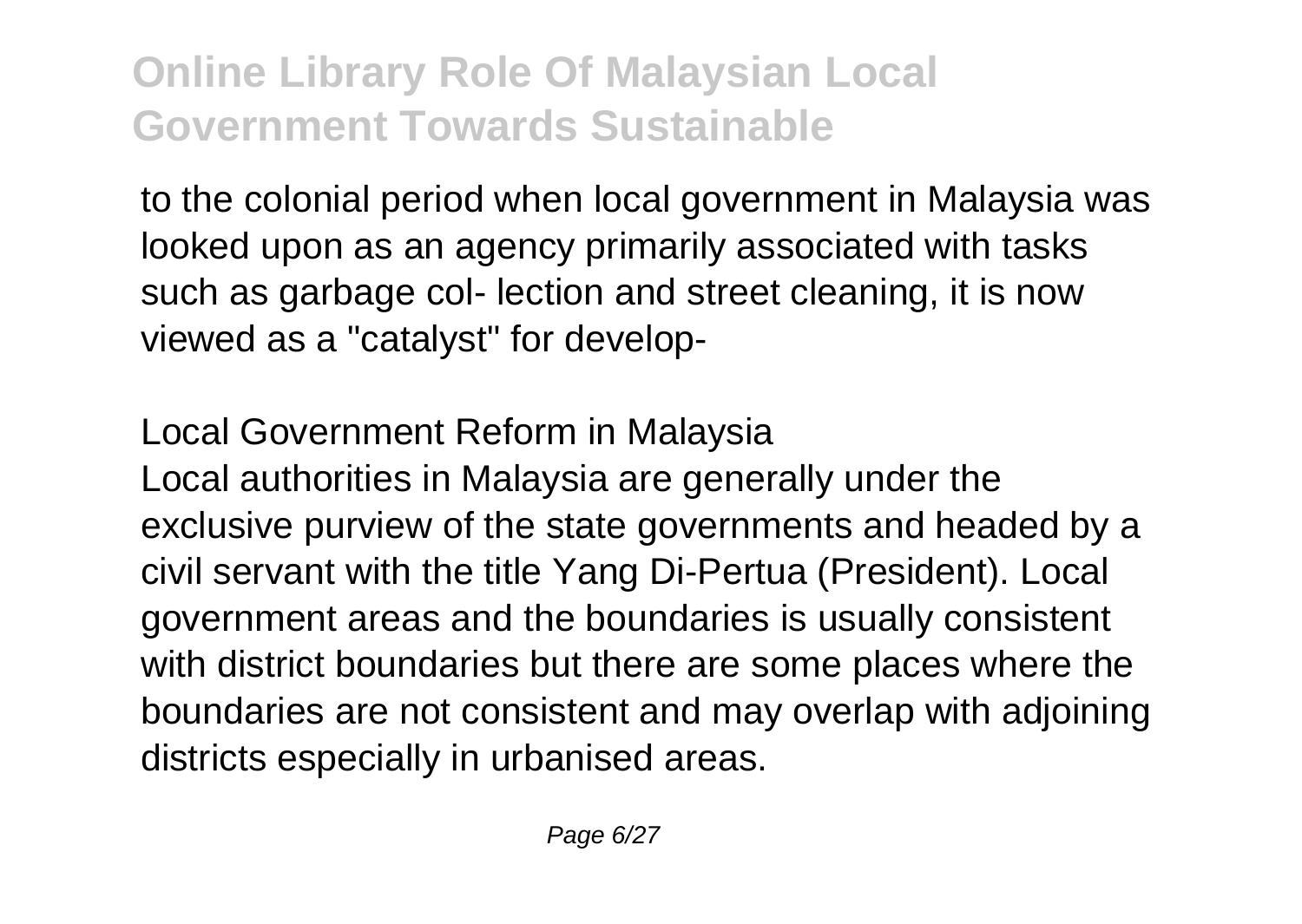Government of Malaysia - Wikipedia Malaysia's constitutional monarch, King Abdullah, whose role it is to invite a candidate to form a new government, declared that Mr Muhyiddin had the numbers, and would be sworn in as the country ...

How Malaysia's government collapsed in two years - BBC News

The state governments in Malaysia are the governments ruling the 13 states in the federation of Malaysia. All 13 states adopt the Westminster Parliamentary system and each has a unicameral state legislative assembly. The state government structure in all 13 states is similar to the government system of the federal government of Malaysia except for minor native Page 7/27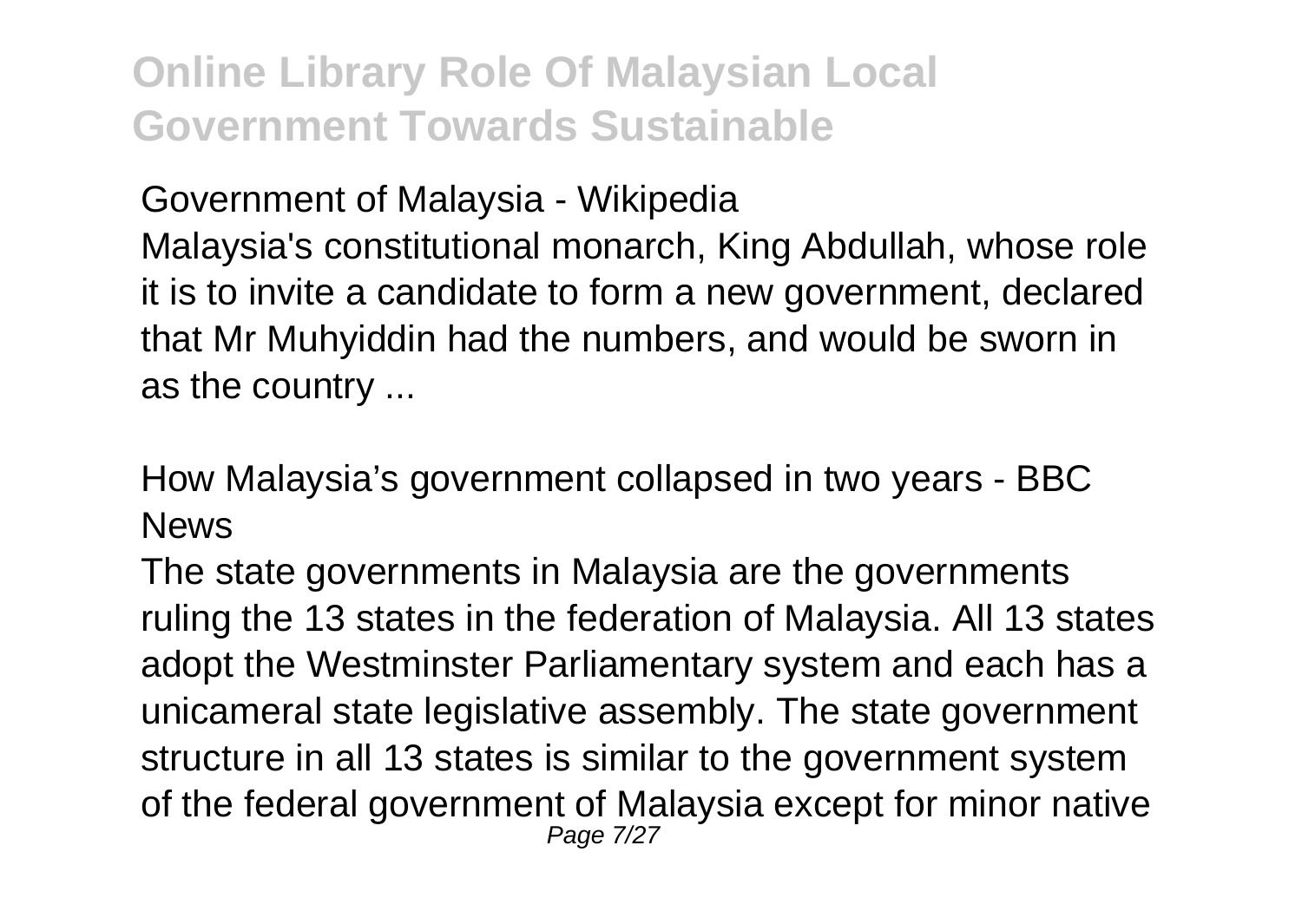judiciary powers in Sabah and Sarawak and that the state legislatures consist of only a single chamber.

State governments of Malaysia - Wikipedia individuals. The object of local government is to serve individuals in communities. In democratic theory, local government exists for the sake of the individual and the individual does not exist to support the local government financially or otherwise; (b) direct participation in decisionmaking by citizens.

THE ROLE AND PURPOSE OF LOCAL GOVERNMENT Local government is a devolved matter, meaning that there the local government system varies in many ways between Page 8/27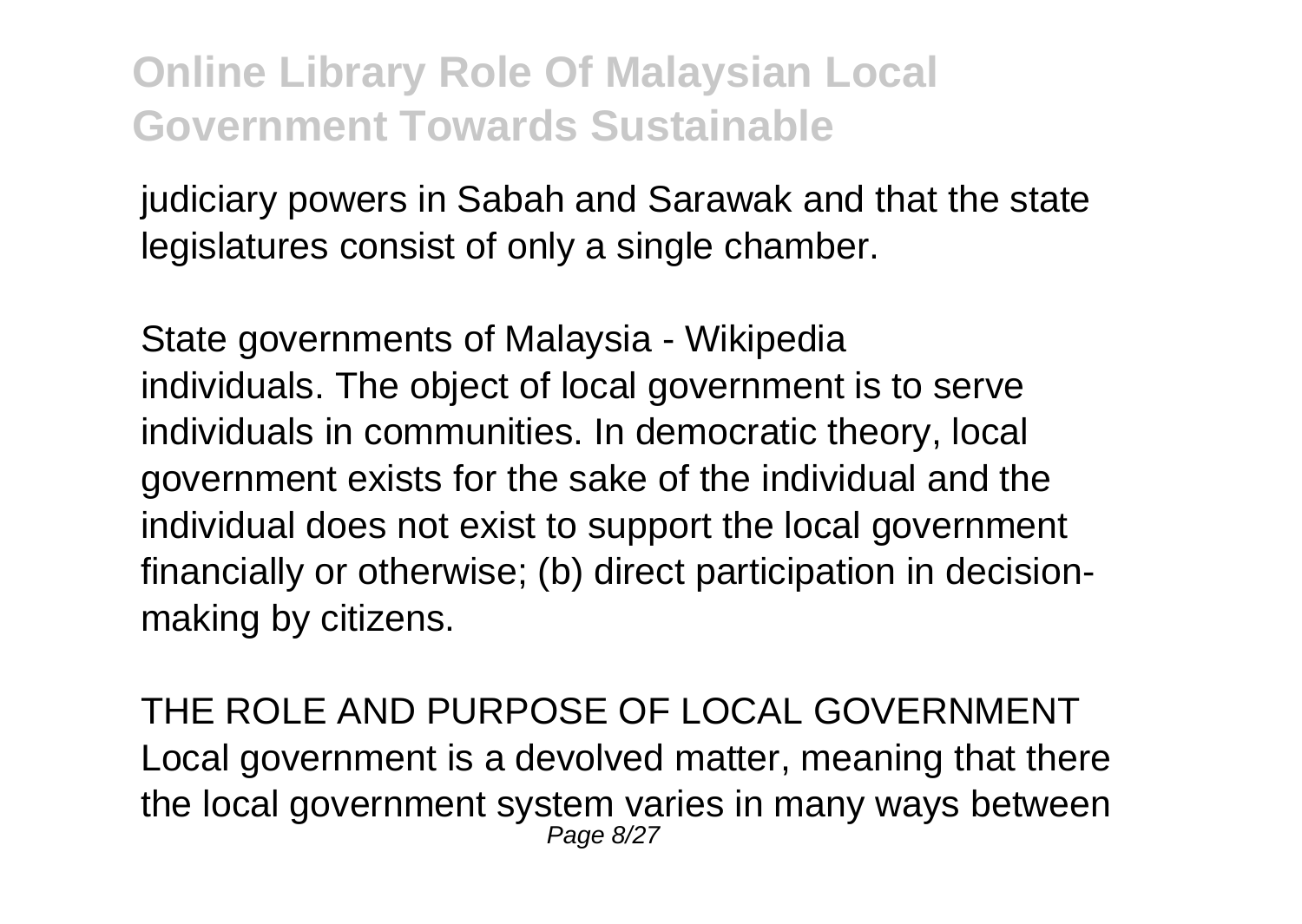the four nations of the UK. In England, Scotland, and Wales, councils are responsible for social care and provide some aspects of transport, housing, and education.

Local government | The Institute for Government Local governments administrating a city are normally called City Council (Majlis Bandaraya). However, there are local authorities which are called City Hall ( Dewan Bandaraya ). The usage of the term "city hall" is a possible misnomer since a city hall normally refers to the building which houses a city council instead of the local council itself.

List of local governments in Malaysia - Wikipedia The position of local governments in Malaysia is stated in the Page 9/27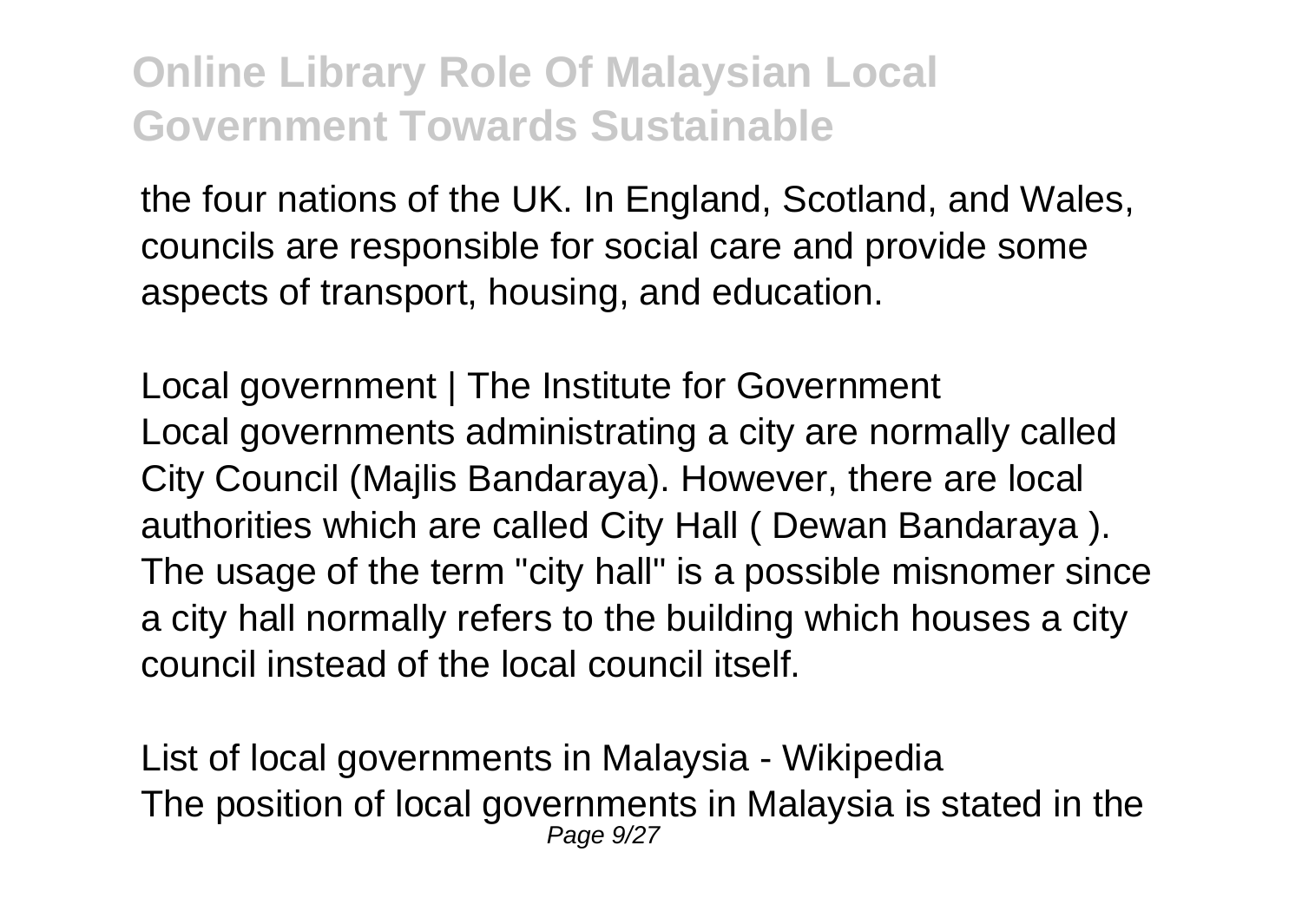Federal Constitution. According to items four and five of the Ninth Schedule of the Federal Constitution, local governments other than those in the Federal Territories (KL, Labuan and Putrajaya) are subjects under the state list, and are therefore directly under the exclusive jurisdiction of the state government.

Penang Monthly - Local government in Malaysia: Types ... Local government in Malaysia Malaysia's towns and cities are governed by appointed mayors By Andrew Stevens, Deputy Editor. 6 March 2006: Occupying the tip of the Malayan Peninsula and part of the island of Borneo, Malaysia is a federation of 13 largely autonomous states. The federation emerged as the post-colonial solution to demands Page 10/27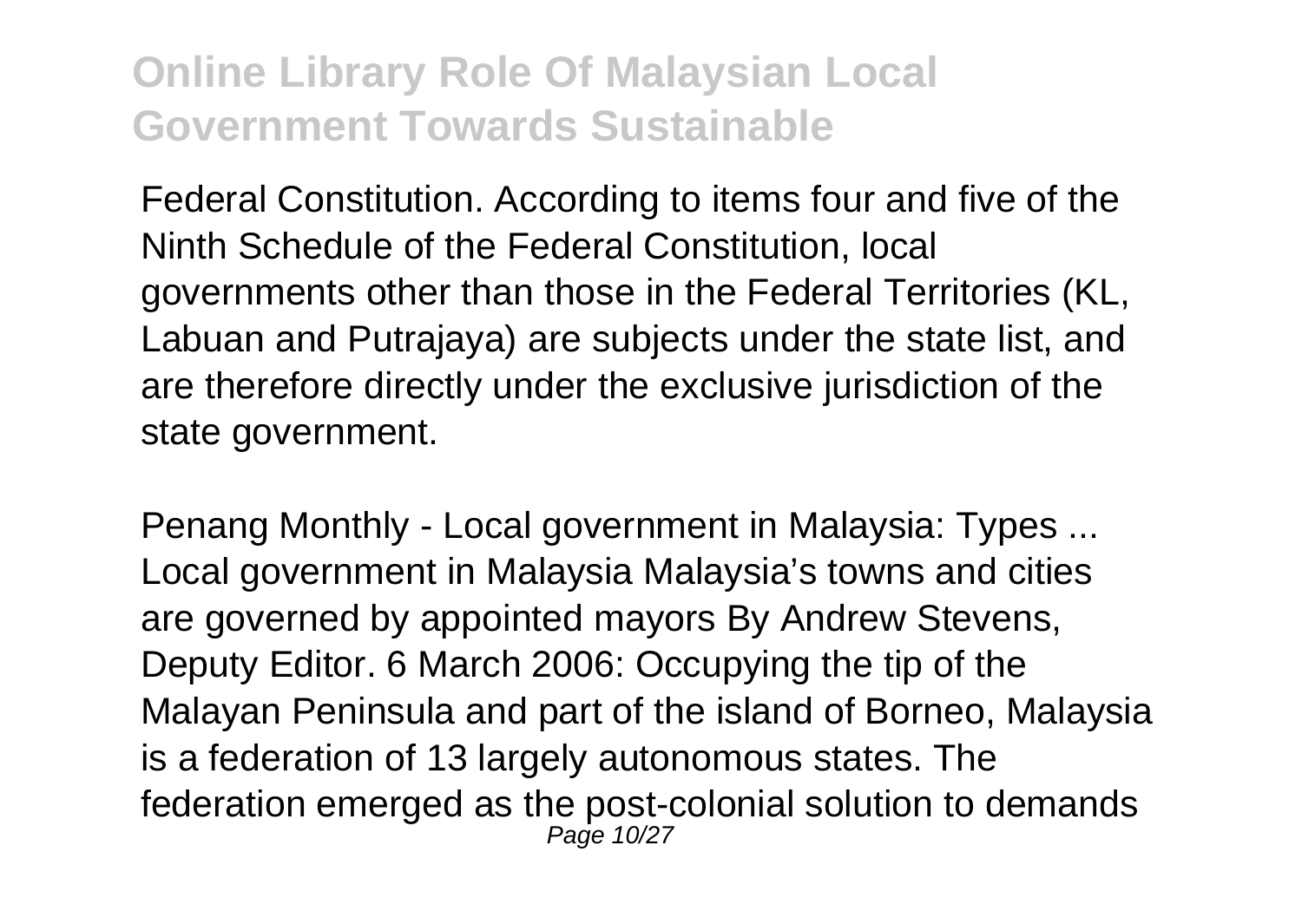for Malayan independence as well as the struggles taking place elsewhere in the region among British colonies.

City Mayors: Local government in Malaysia Read PDF Role Of Malaysian Local Government Towards Sustainable reasons. Reading this role of malaysian local government towards sustainable will find the money for you more than people admire. It will guide to know more than the people staring at you. Even now, there are many sources to learning, reading a cassette nevertheless becomes the first

Role Of Malaysian Local Government Towards Sustainable Local government should play an important role in encouraging the sustainable development. A sustainable Page 11/27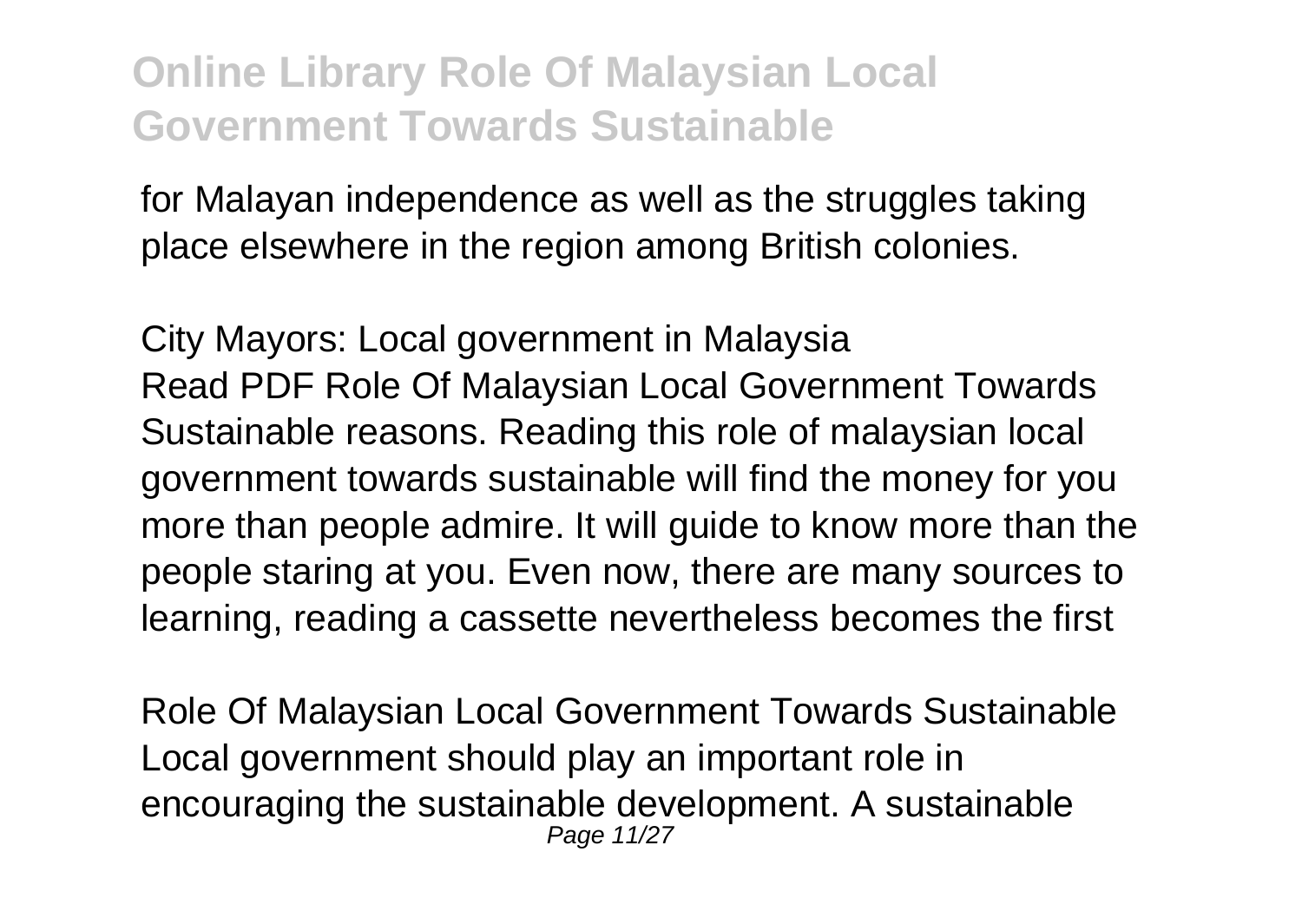development for the organization needs to be developed and implemented according to its concept. Currently there have been several actions in the Malaysia's sustainable development agenda.

#### SUSTAINABLE DEVELOPMENT AGENDA: THE ROLE OF  $LOCA$

Local authorities play an important role in protecting the environment including: Issuing licences for industrial waste disposal Issuing licences for industrial air emissions Collecting domestic, commercial and other waste, and granting licences to private companies to collect waste

Local government - Citizens Information Page 12/27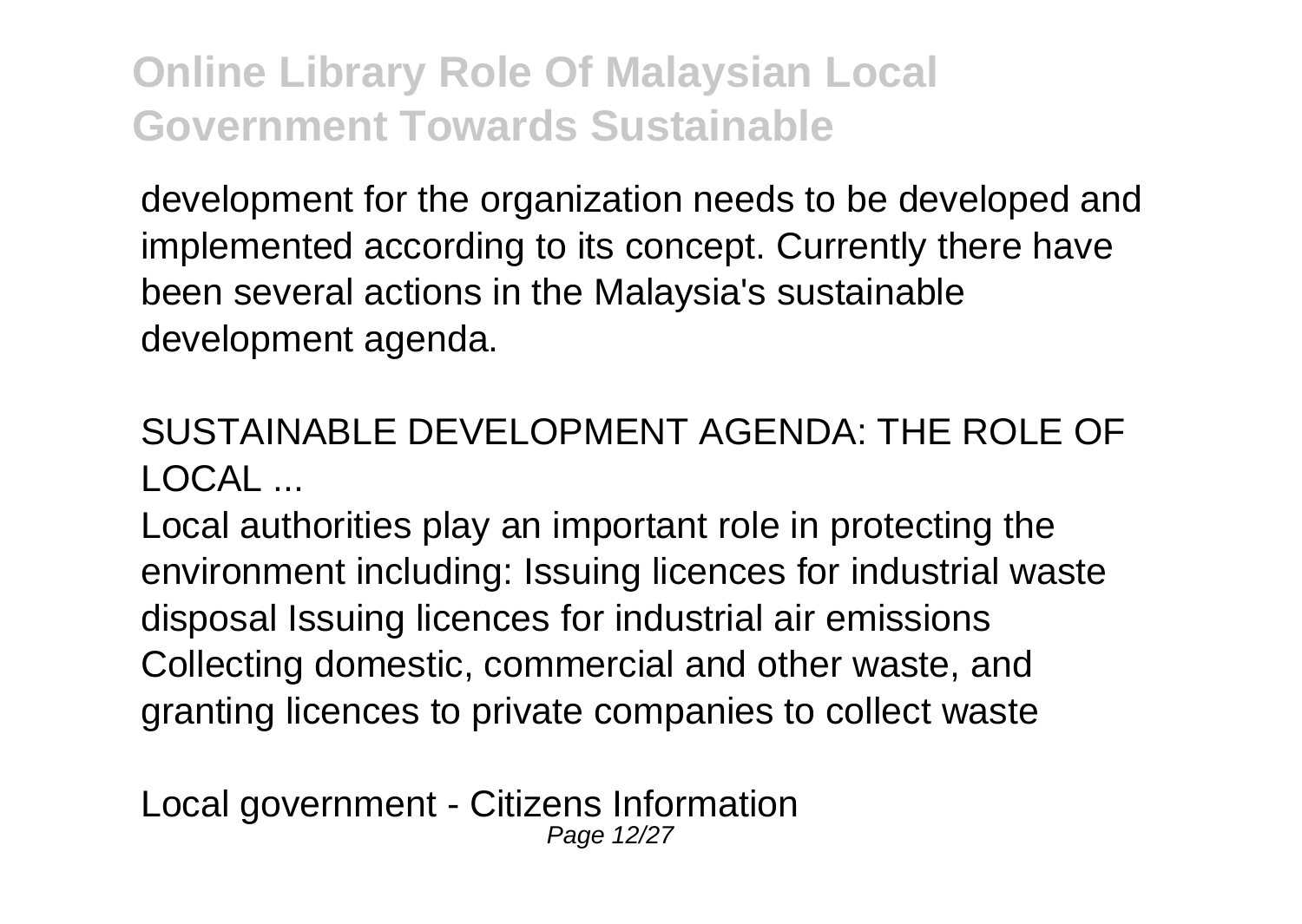Local government is the lowest level in the system of government in Malaysia—after federal and state. It has the power to collect taxes (in the form of assessment tax), to create laws and rules (in the form of by-laws) and to grant licenses and permits for any trade in its area of jurisdiction, in addition to providing basic amenities ...

Local government - Wikipedia 6. ORGANISED LOCAL GOVERNMENT The Malaysian Association of Local Governments is a voluntary body established to foster greater cooperation among member local authorities. It is recognised in law and funded by annual contributions from members. 7. INTERGOVERNMENTAL RELATIONS The National Council for Local Government Page 13/27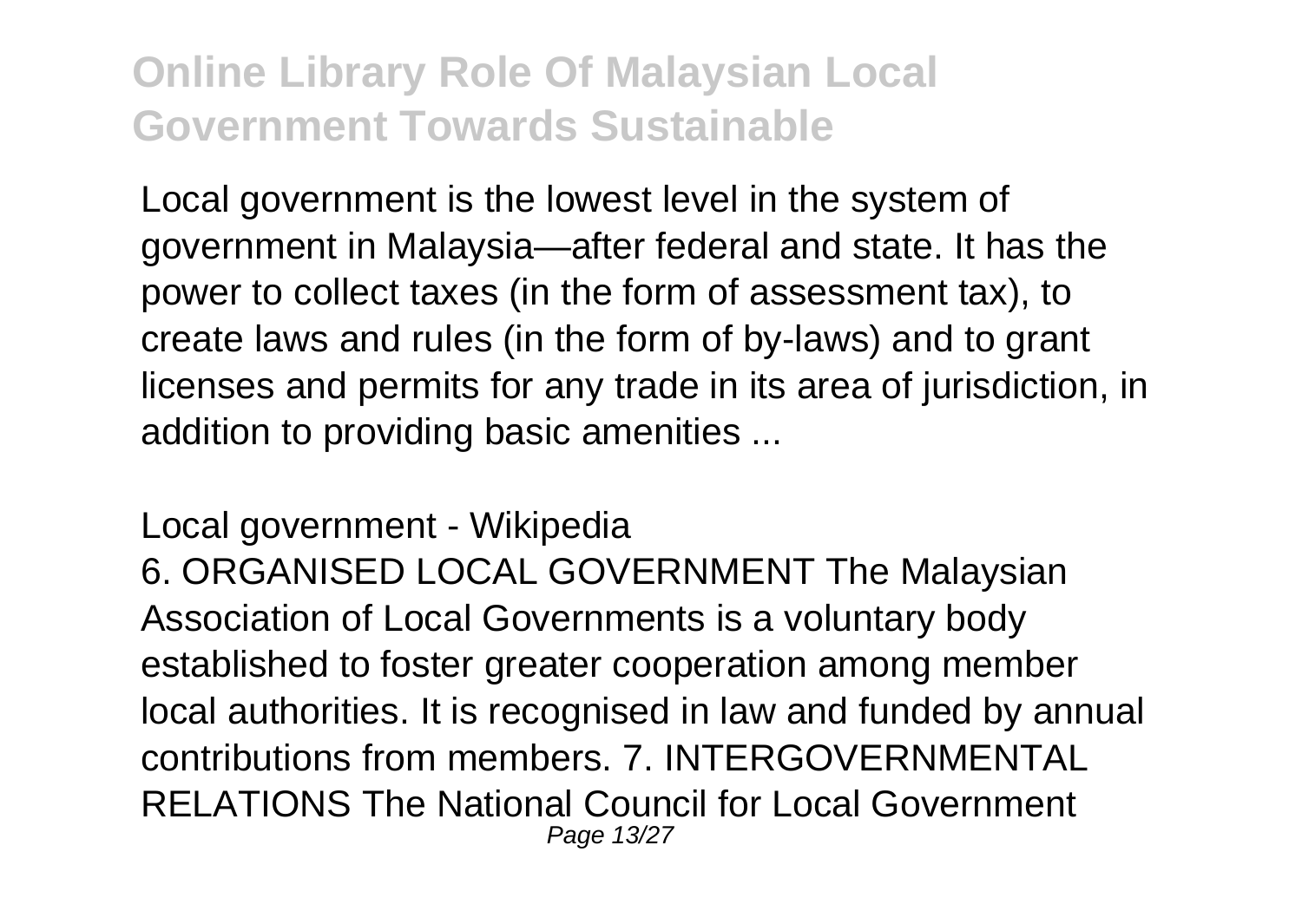(NCLG) was formed under

What is Local Government? The Role of Local Government City of Greater Dandenong Local Government Departments | Social Studies for Kids | Kids Academy City Government Local Government for Kids Innovation in Local Government I Jason Reynar | TEDxCollingwood Local Government That Works: The Council-Manager Form of Government **The role of local government** What's the Difference Between Local, State, and Federal Government? | AUSPOL EXPLAINED Local Government and Governance **Taxes: Crash Course Economics #31** What Happened to Malaysia Airlines Flight Page 14/27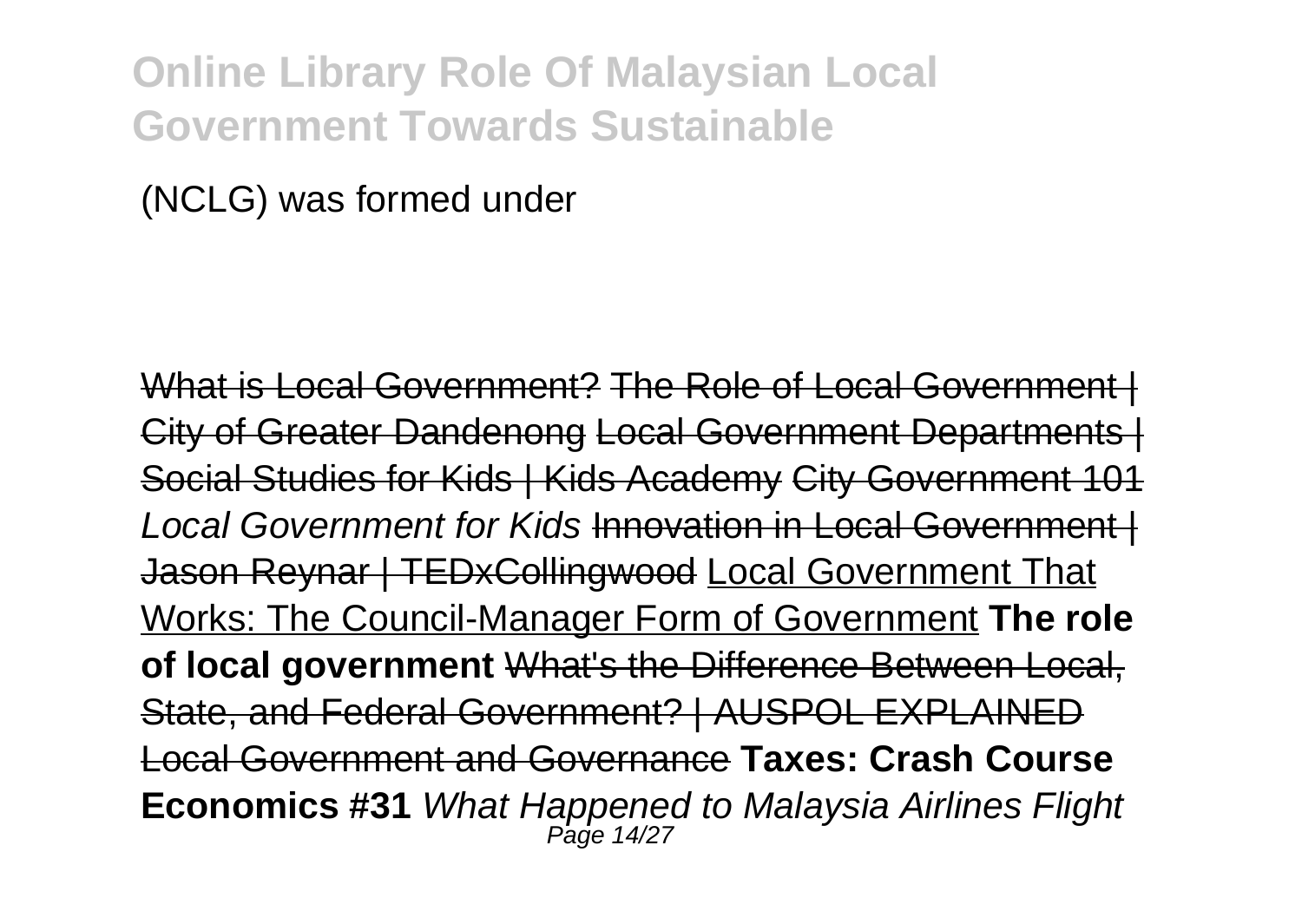370? How is power divided in the United States government? - Belinda Stutzman **The House of Reps vs The Senate | Politics Explained** The Functions of Government What is a COUNTRY? | The 4 CRITERIA to be a STATE What is Local government?, Explain Local government, Define Local government Australian Politics Explained ??????? ??? ??? ????? ???? ??????? ??????? + ????? ???? ???? IDEAS Webinar: Federal-state friction amid Malaysia's dual political and pandemic plight Separation of Powers and Checks and Balances: Crash Course Government and Politics #3 China: Power and Prosperity -- Watch the full documentary Former Secret Service Agent Explains How to Protect a President | Tradecraft | WIRED Geopolitics of Southeast Asia, Part 2: Malay Archipelago Local government 'a massive grav Page 15/27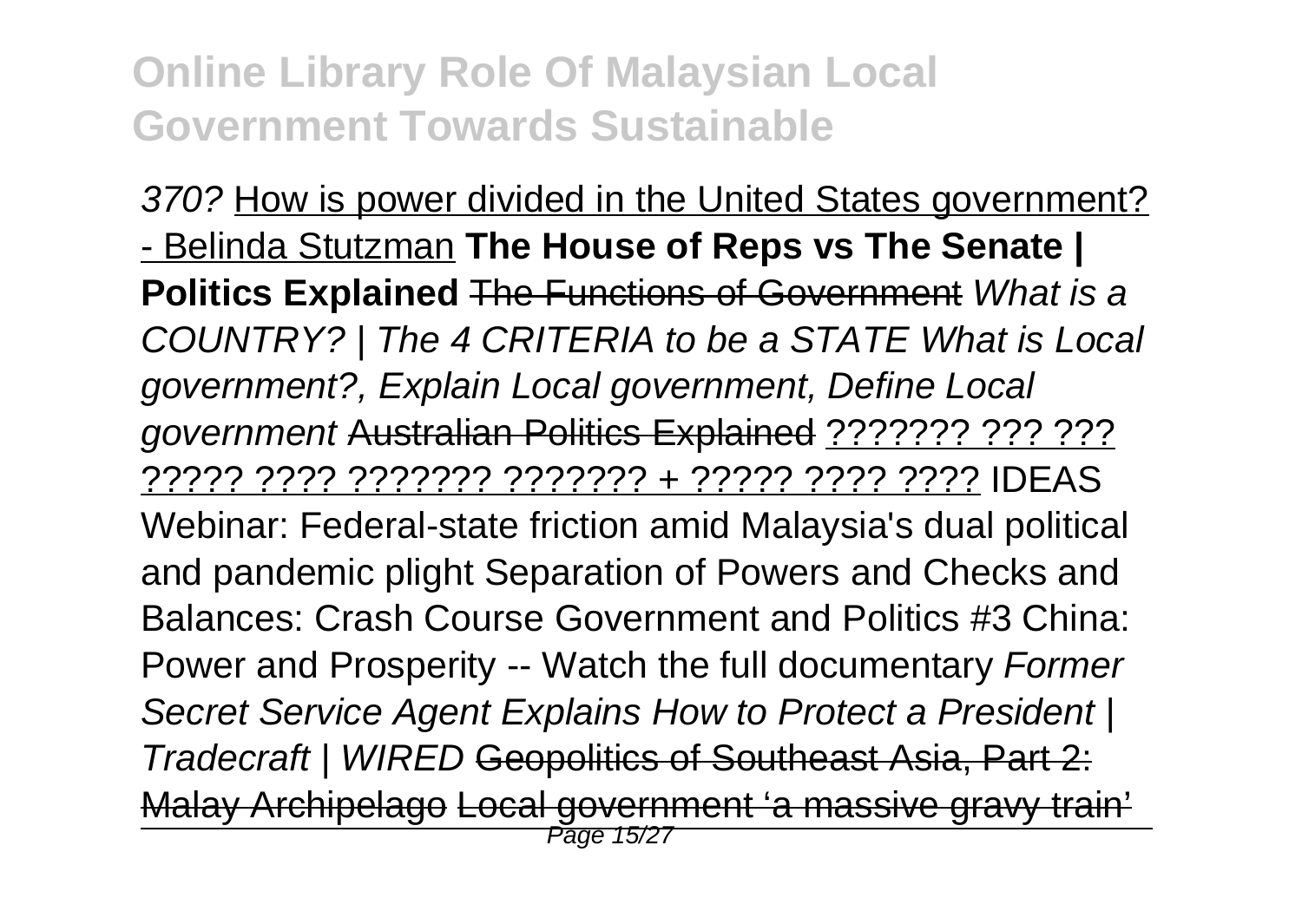Global Warming: Fact or Fiction? Featuring Physicists Willie Soon and Elliott D. BloomLOCAL AUTHORITY IN MALAYSIA Role Of Malaysian Local Government The local government in Malaysia is the lowest tier of government in Malaysia administered under the states and federal territories which in turn are beneath the federal tier. Local governments are generally under the exclusive purview of the state governments as provided in the Constitution of Malaysia, except for local governments in the federal territories. The federal Ministry of Housing and Local Government plays a role in co-ordinating and standardising the practices of local governments a

Local government in Malaysia - Wikipedia Page 16/27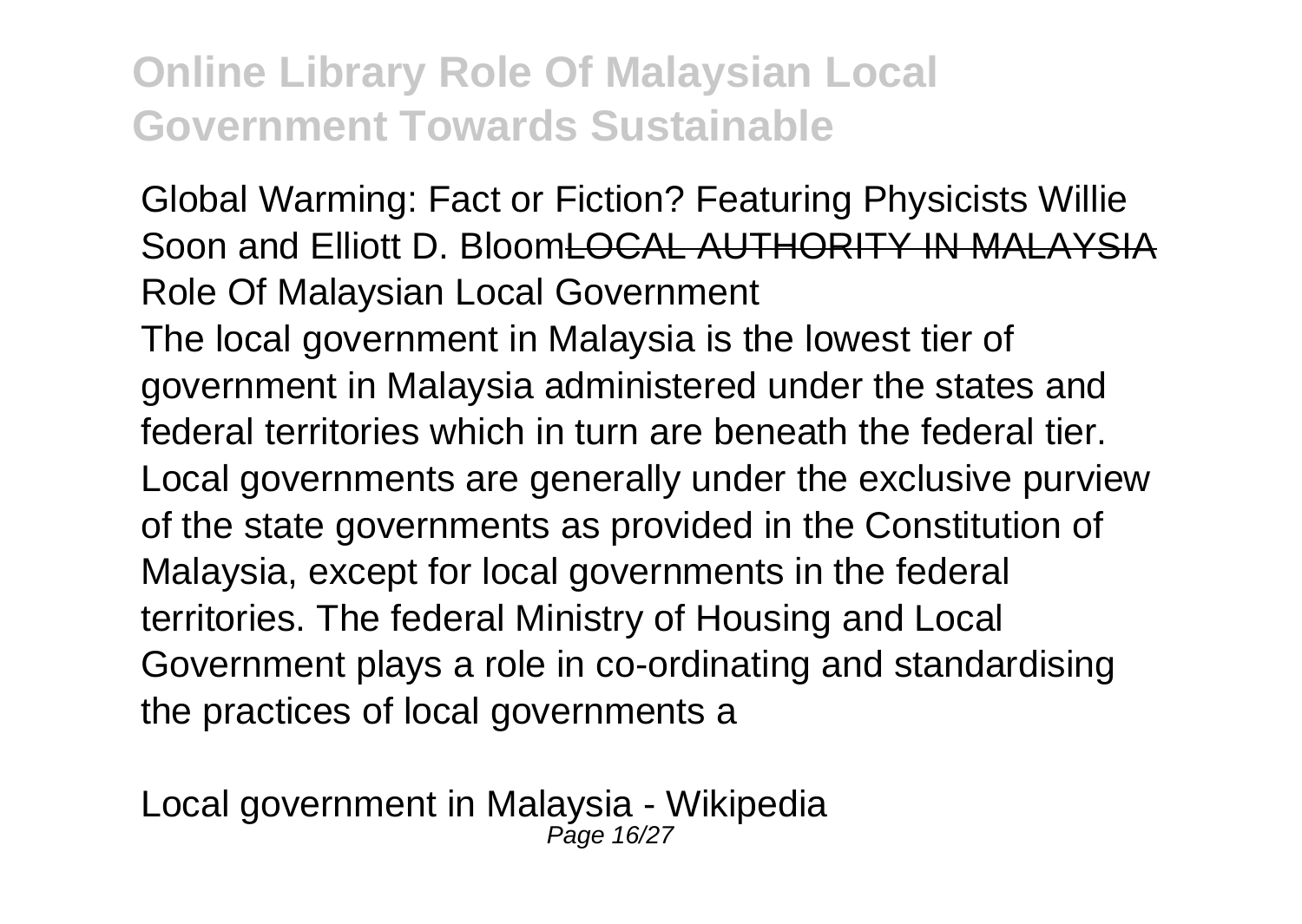Malaysia - Malaysia - Local government: Malaysia comprises 13 states and 3 federal territories. Each state has its own written constitution, legislative assembly, and executive council, which is responsible to the legislative assembly and headed by a chief minister. The federal territories, which include the capital city region of Kuala Lumpur, the administrative capital of Putrajaya, and the ...

Malaysia - Local government | Britannica the role of Malaysian local governments as to enhance the sustainability deliverables in planning approval at local governments. Conclusion Over the years, sustainable development has become an important aspect for local government to deliver its services. Sustainable development Page 17/27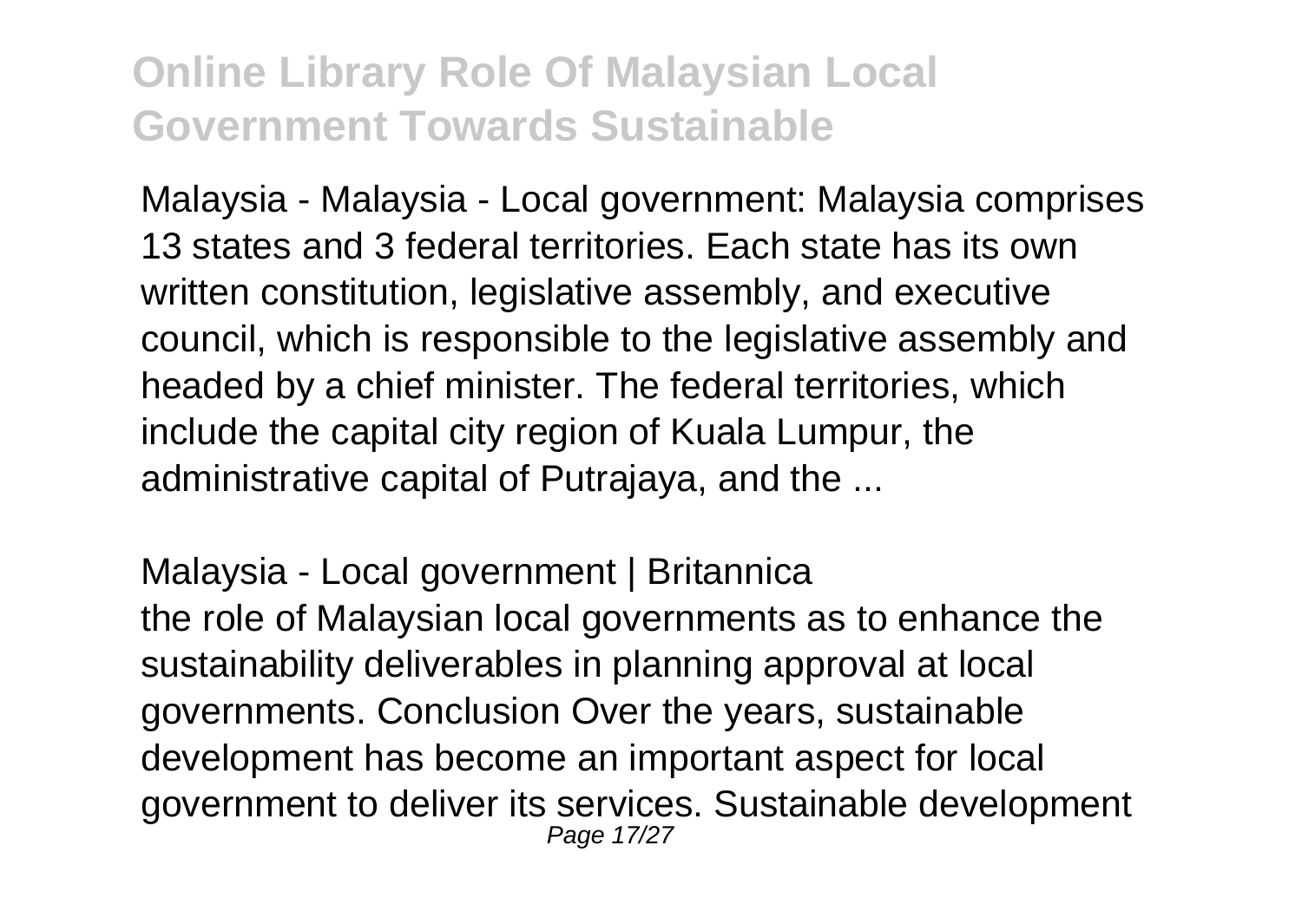has added new dimensions to the management in Local Government.

Role of Malaysian Local Government towards Sustainable ... PDF Role Of Malaysian Local Government Towards Sustainable of Borneo, Malaysia is a federation of 13 largely autonomous states. The federation emerged as the postcolonial solution to demands for Malayan independence as well as the struggles taking place elsewhere in the region among British colonies. City Mayors: Local government in Malaysia ...

Role Of Malaysian Local Government Towards Sustainable to the colonial period when local government in Malaysia was Page 18/27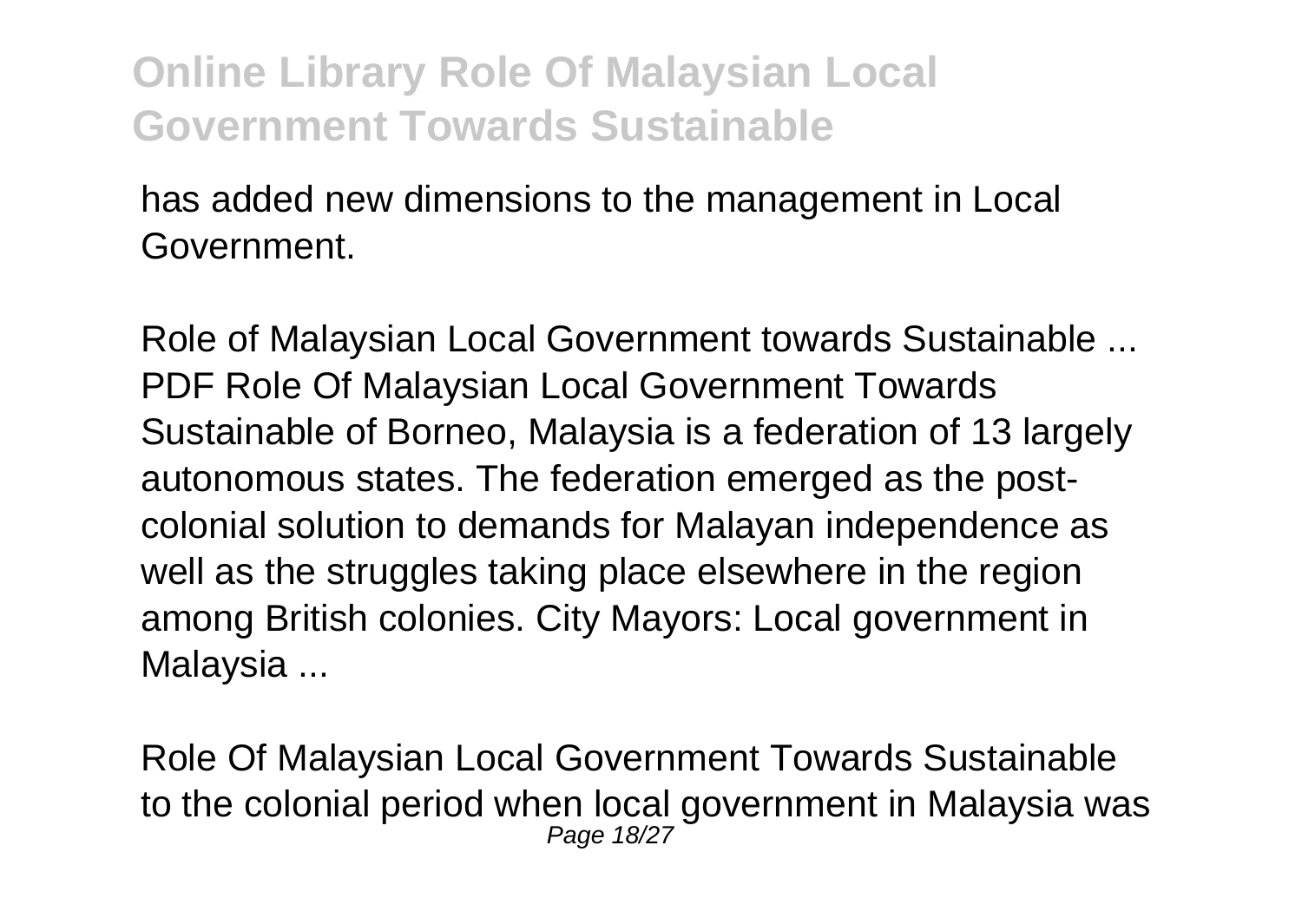looked upon as an agency primarily associated with tasks such as garbage col- lection and street cleaning, it is now viewed as a "catalyst" for develop-

Local Government Reform in Malaysia Local authorities in Malaysia are generally under the exclusive purview of the state governments and headed by a civil servant with the title Yang Di-Pertua (President). Local government areas and the boundaries is usually consistent with district boundaries but there are some places where the boundaries are not consistent and may overlap with adjoining districts especially in urbanised areas.

Government of Malaysia - Wikipedia Page 19/27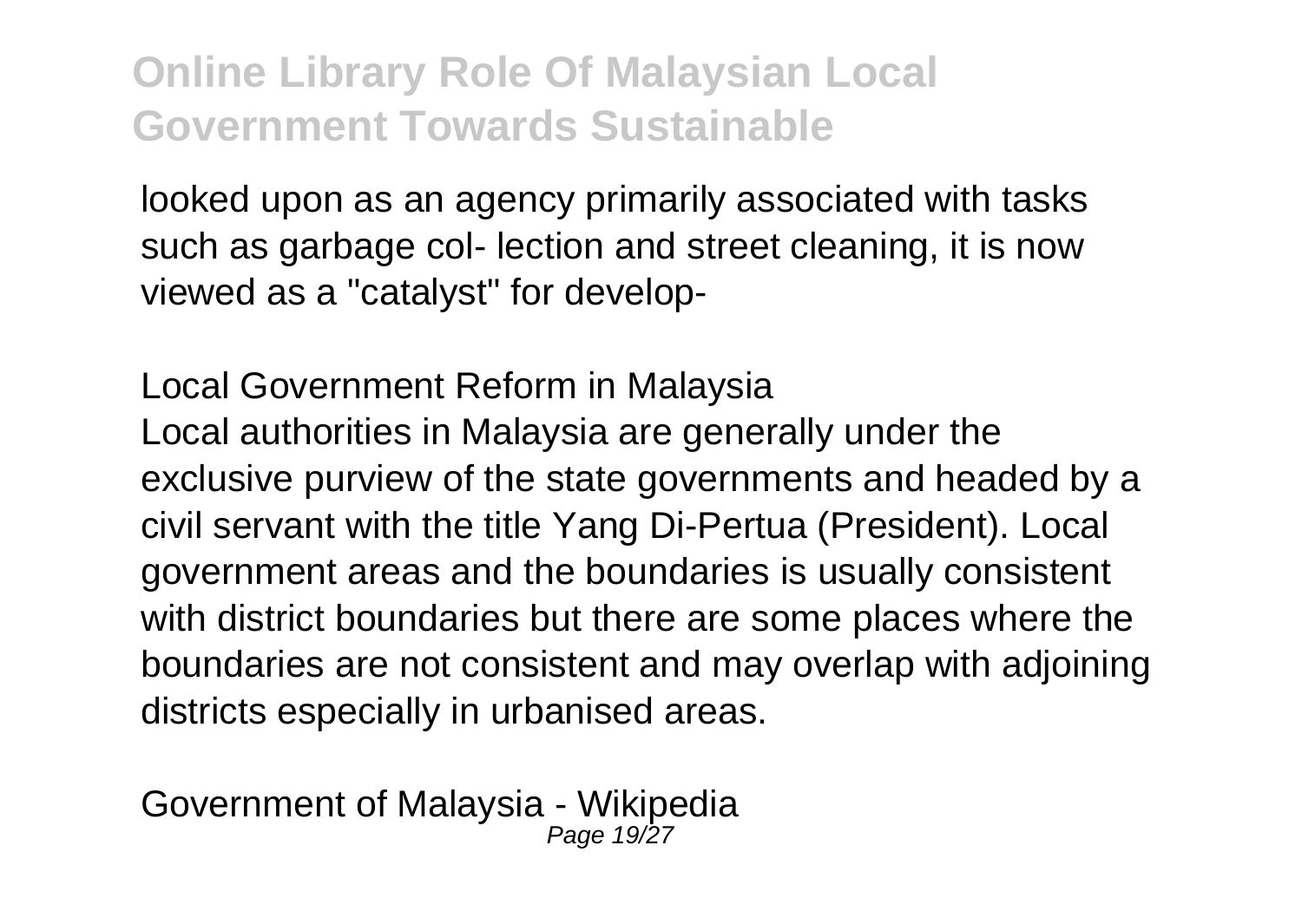Malaysia's constitutional monarch, King Abdullah, whose role it is to invite a candidate to form a new government, declared that Mr Muhyiddin had the numbers, and would be sworn in as the country ...

How Malaysia's government collapsed in two years - BBC News

The state governments in Malaysia are the governments ruling the 13 states in the federation of Malaysia. All 13 states adopt the Westminster Parliamentary system and each has a unicameral state legislative assembly. The state government structure in all 13 states is similar to the government system of the federal government of Malaysia except for minor native judiciary powers in Sabah and Sarawak and that the state Page 20/27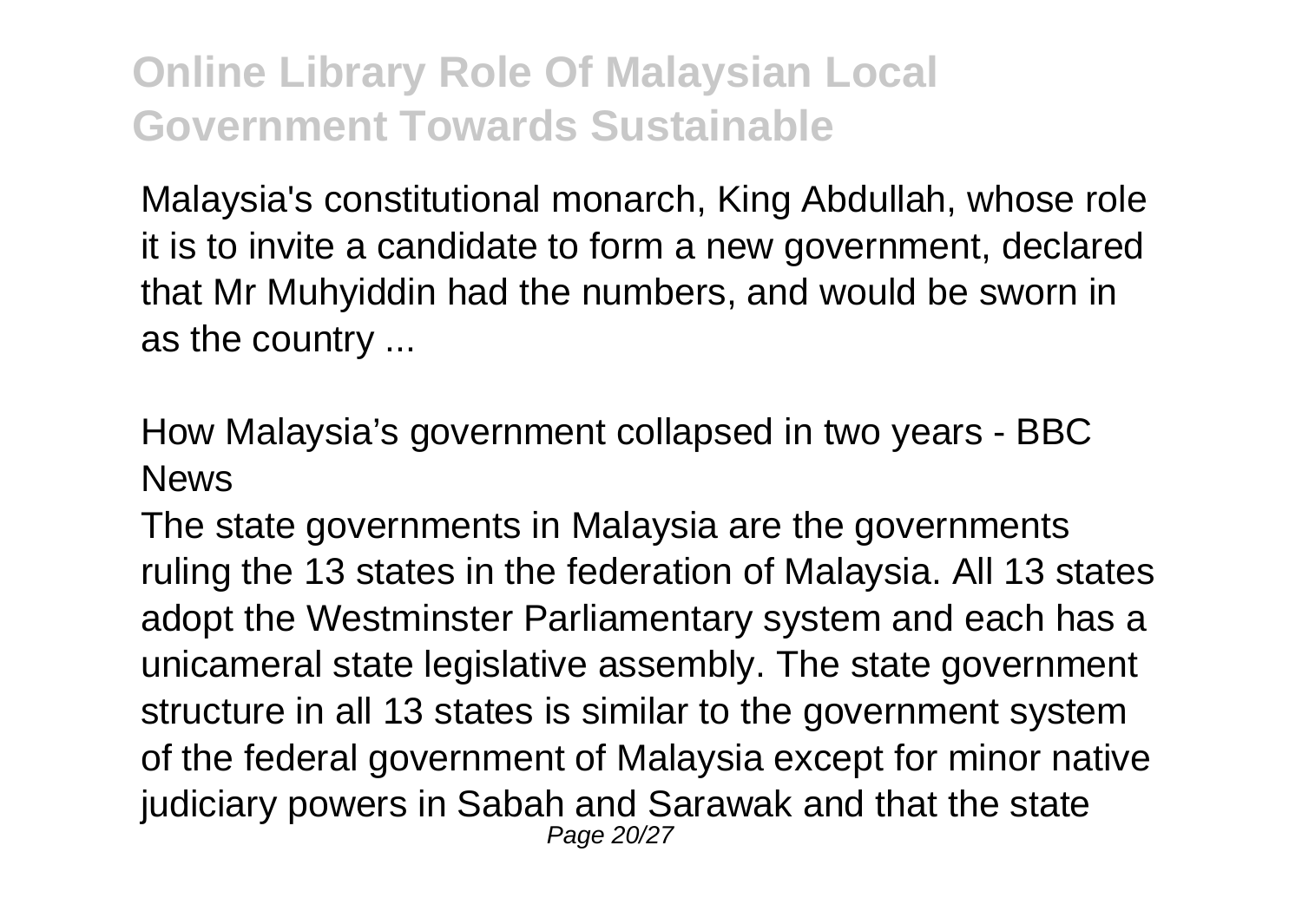legislatures consist of only a single chamber.

State governments of Malaysia - Wikipedia individuals. The object of local government is to serve individuals in communities. In democratic theory, local government exists for the sake of the individual and the individual does not exist to support the local government financially or otherwise; (b) direct participation in decisionmaking by citizens.

THE ROLE AND PURPOSE OF LOCAL GOVERNMENT Local government is a devolved matter, meaning that there the local government system varies in many ways between the four nations of the UK. In England, Scotland, and Wales, Page 21/27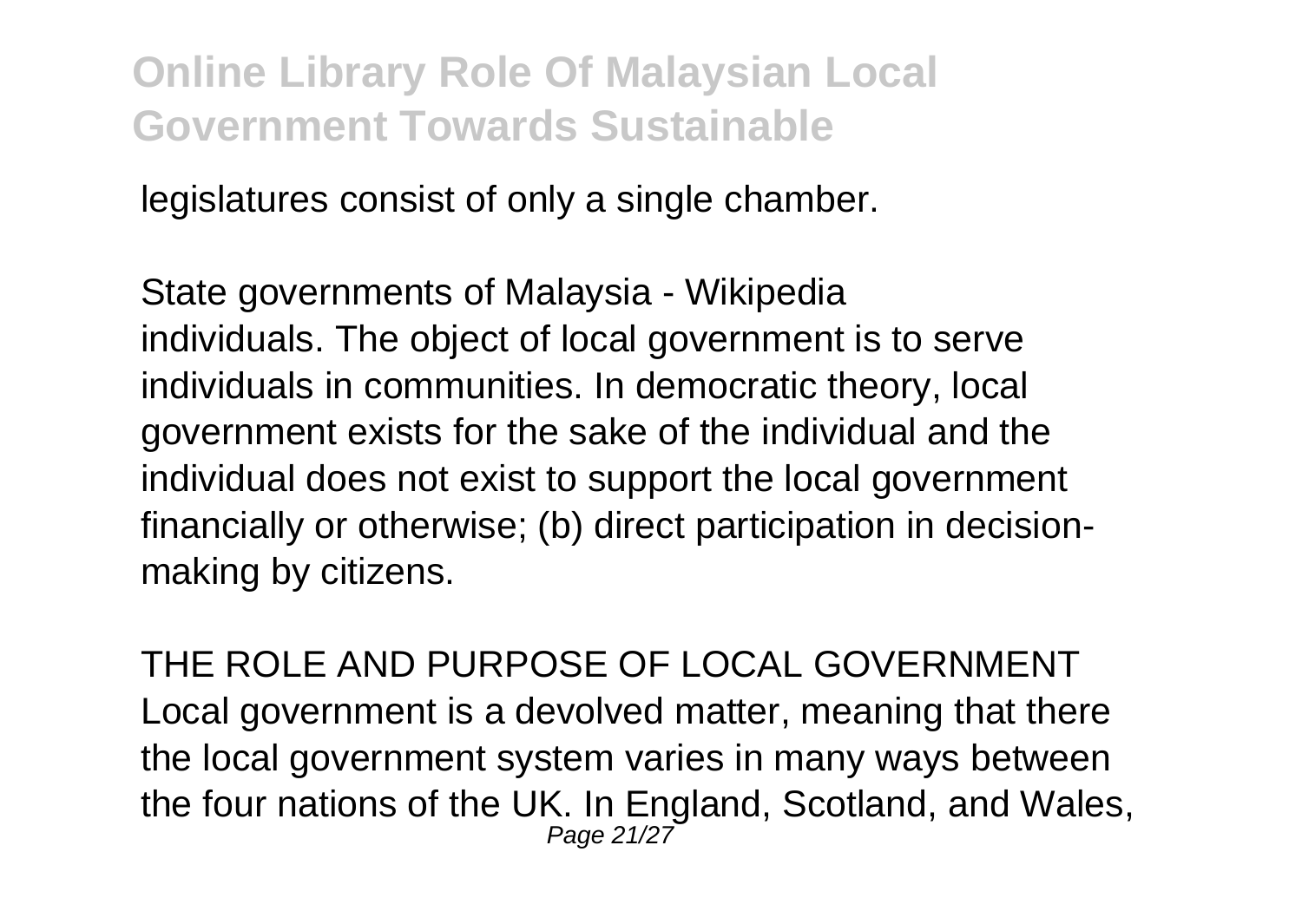councils are responsible for social care and provide some aspects of transport, housing, and education.

Local government | The Institute for Government Local governments administrating a city are normally called City Council (Majlis Bandaraya). However, there are local authorities which are called City Hall ( Dewan Bandaraya ). The usage of the term "city hall" is a possible misnomer since a city hall normally refers to the building which houses a city council instead of the local council itself.

List of local governments in Malaysia - Wikipedia The position of local governments in Malaysia is stated in the Federal Constitution. According to items four and five of the Page 22/27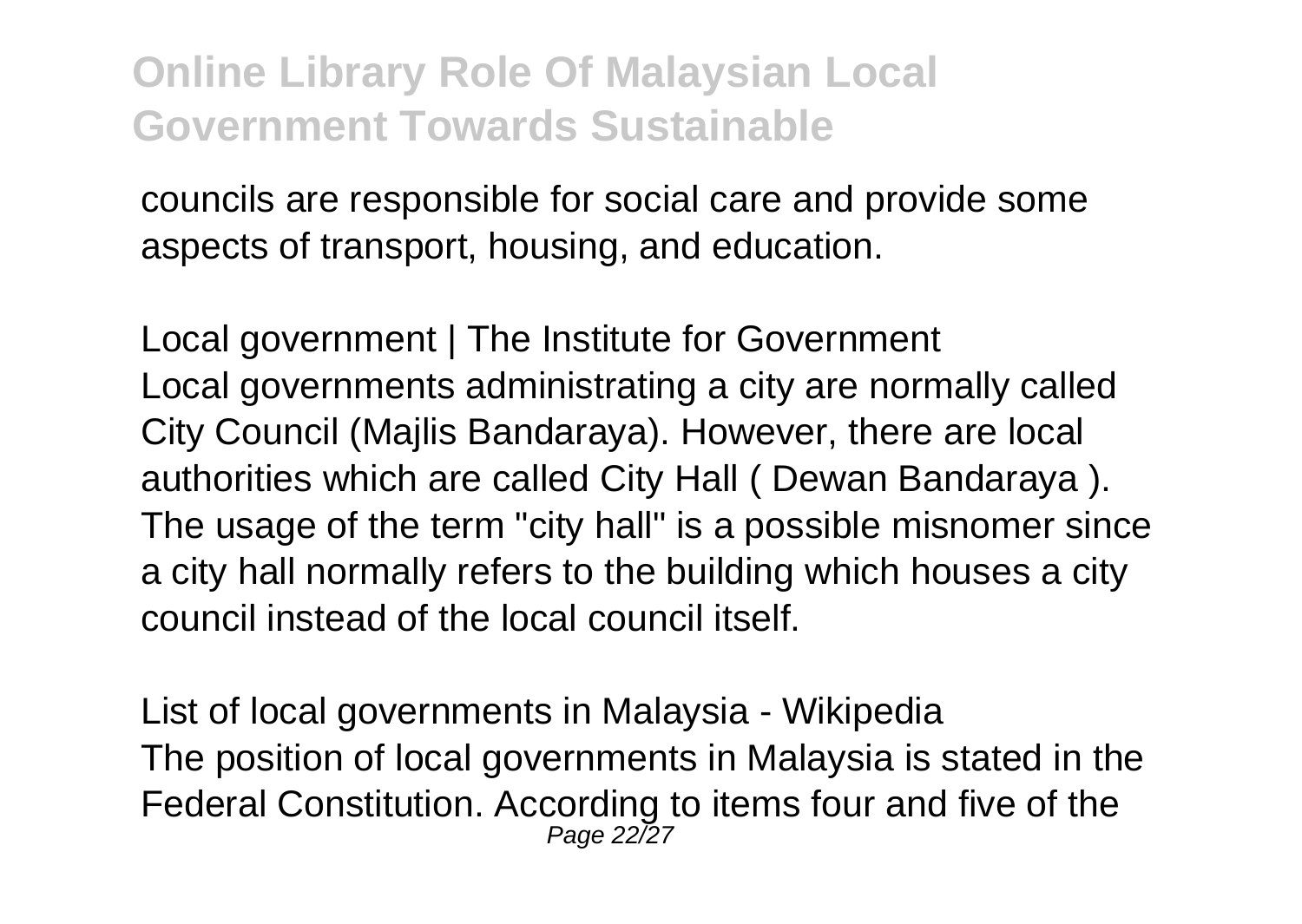Ninth Schedule of the Federal Constitution, local governments other than those in the Federal Territories (KL, Labuan and Putrajaya) are subjects under the state list, and are therefore directly under the exclusive jurisdiction of the state government.

Penang Monthly - Local government in Malaysia: Types ... Local government in Malaysia Malaysia's towns and cities are governed by appointed mayors By Andrew Stevens, Deputy Editor. 6 March 2006: Occupying the tip of the Malayan Peninsula and part of the island of Borneo, Malaysia is a federation of 13 largely autonomous states. The federation emerged as the post-colonial solution to demands for Malayan independence as well as the struggles taking Page 23/27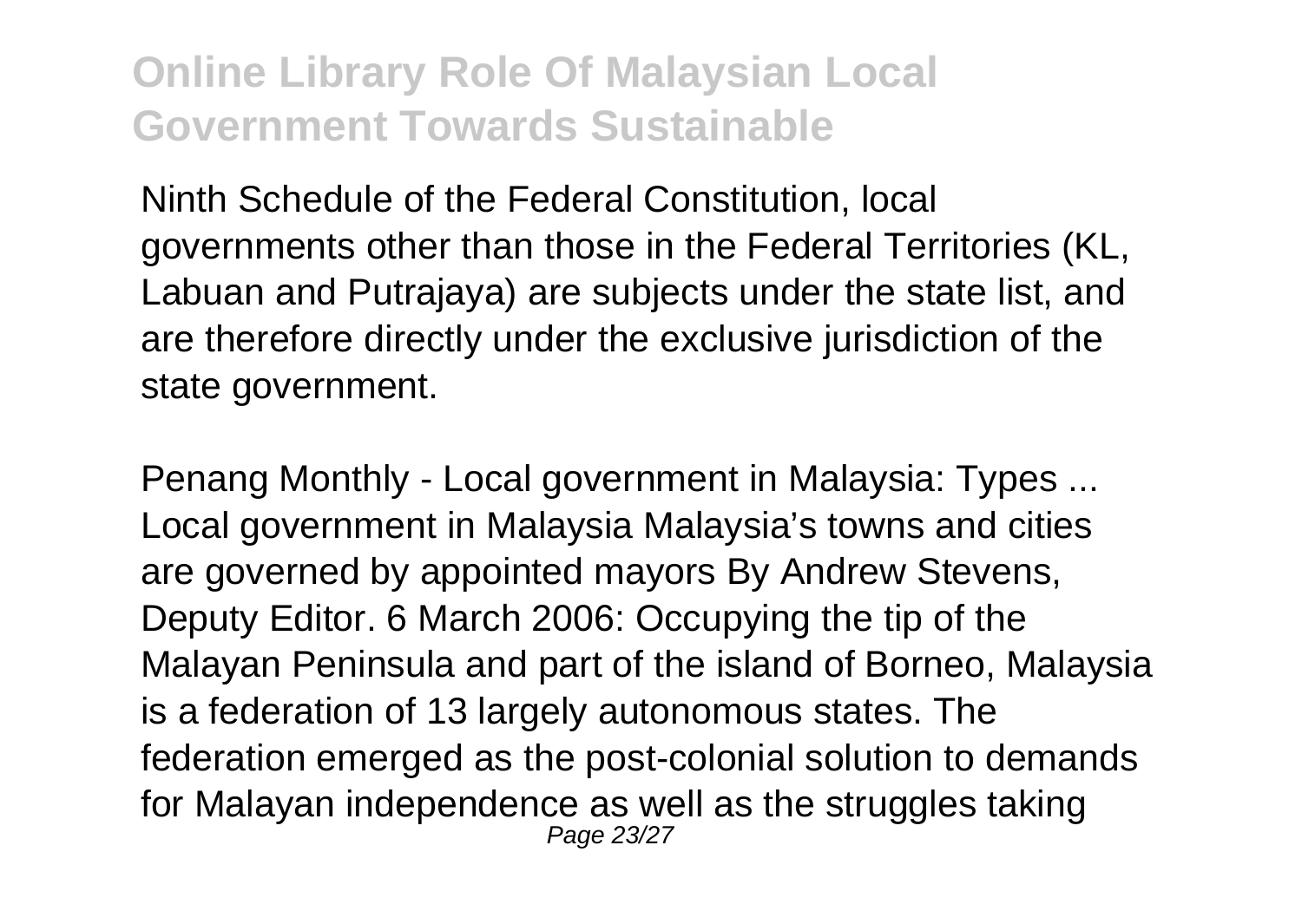place elsewhere in the region among British colonies.

City Mayors: Local government in Malaysia Read PDF Role Of Malaysian Local Government Towards Sustainable reasons. Reading this role of malaysian local government towards sustainable will find the money for you more than people admire. It will guide to know more than the people staring at you. Even now, there are many sources to learning, reading a cassette nevertheless becomes the first

Role Of Malaysian Local Government Towards Sustainable Local government should play an important role in encouraging the sustainable development. A sustainable development for the organization needs to be developed and Page 24/27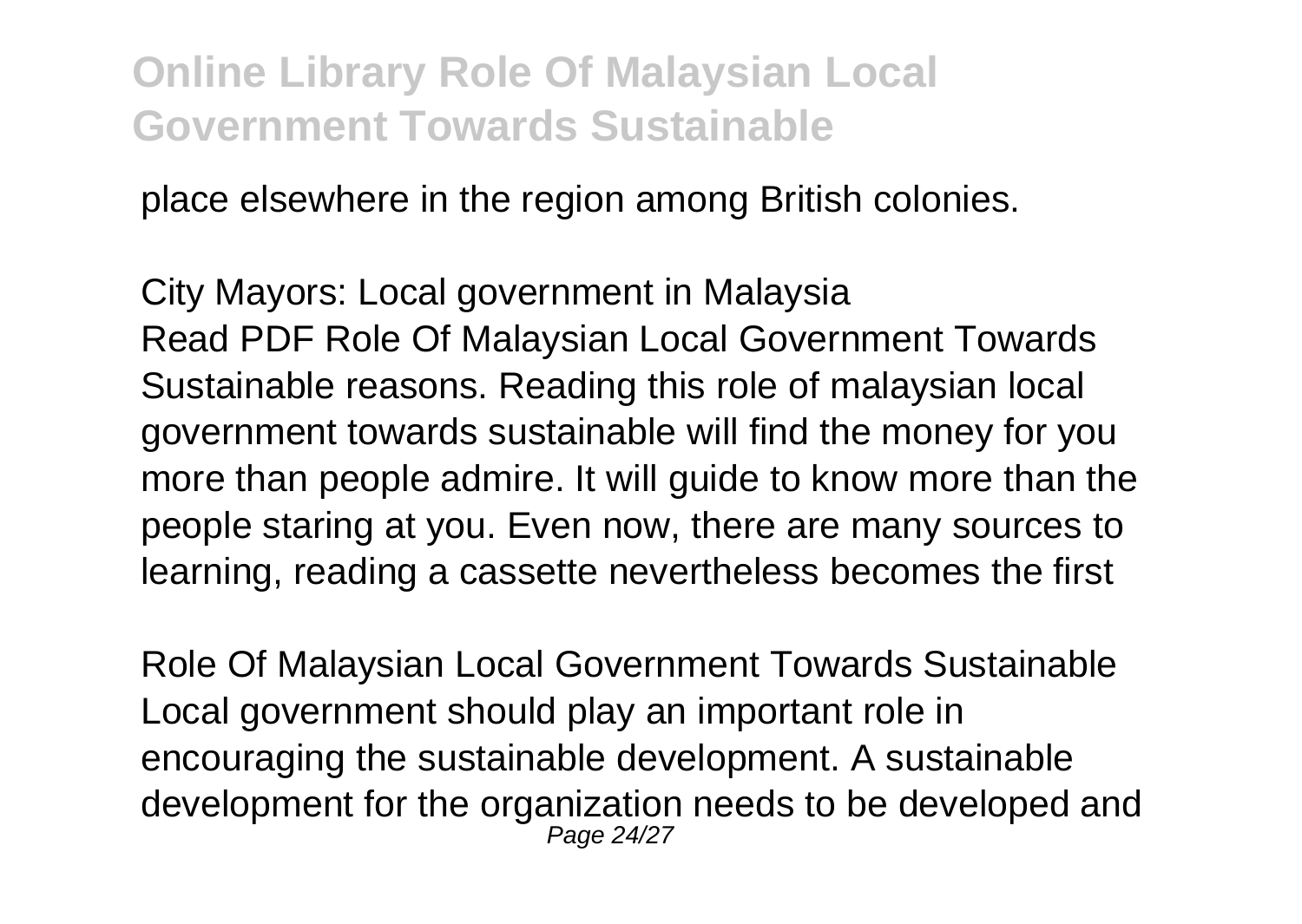implemented according to its concept. Currently there have been several actions in the Malaysia's sustainable development agenda.

SUSTAINABLE DEVELOPMENT AGENDA: THE ROLE OF  $LOCAI$ 

Local authorities play an important role in protecting the environment including: Issuing licences for industrial waste disposal Issuing licences for industrial air emissions Collecting domestic, commercial and other waste, and granting licences to private companies to collect waste

Local government - Citizens Information Local government is the lowest level in the system of Page 25/27